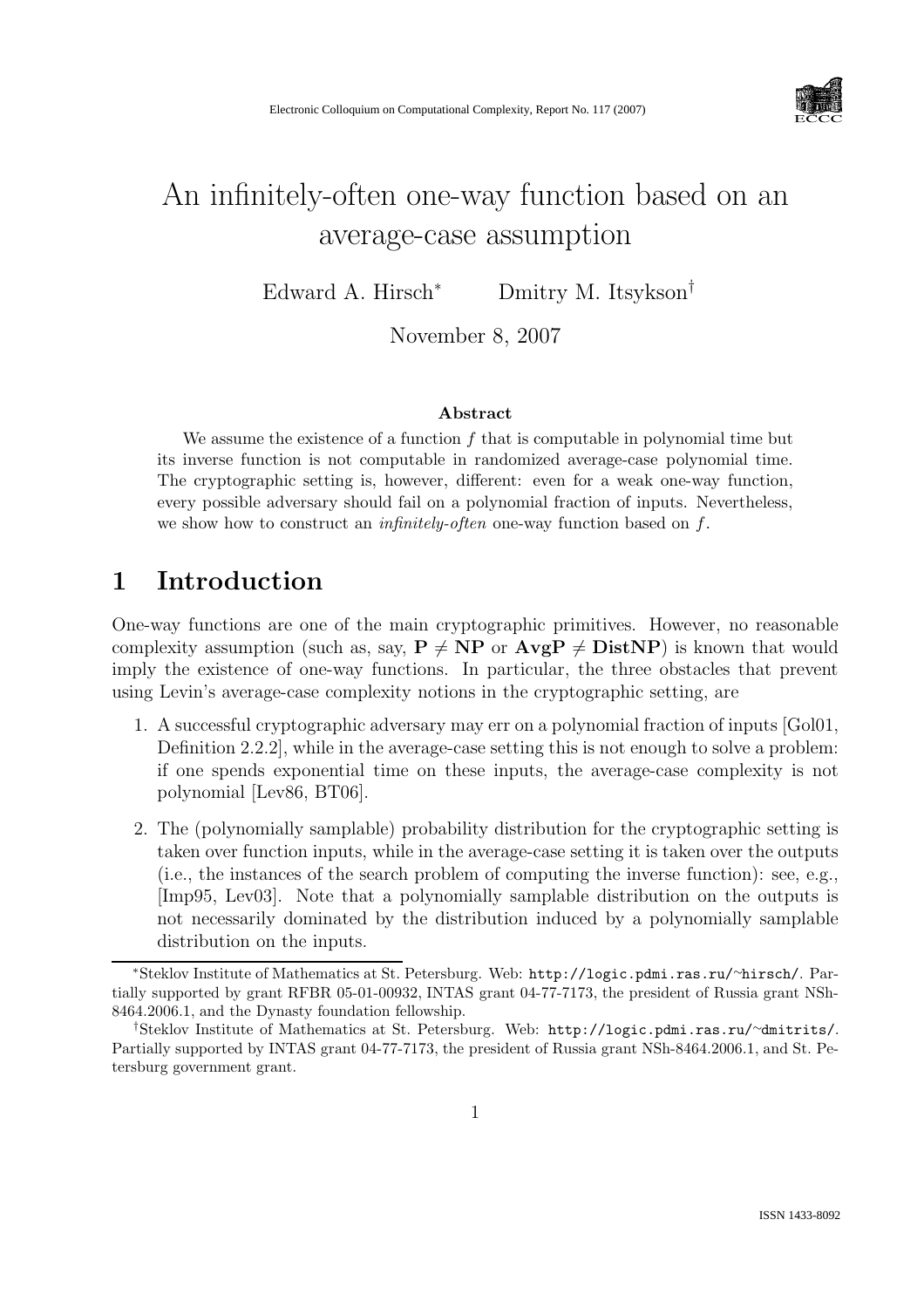3. To solve a problem in the average-case, one should solve it on all input lengths, while in the cryptographic case a successful adversary is allowed to solve it just on an infinite number of input lengths. We do not know if this definitional discrepancy can be overcome, and follow the average-case tradition in this work. Thus the function that we obtain is hard to invert only on an infinite number of (rather than on almost all) input lengths.

In this paper we address item 1 of the above list: we prove that average-case hardness of inverting a function implies cryptographic hardness of inverting a related function on an infinite number of input lengths. Namely, we show how to pad any function so that we can use any polynomial-time algorithm that inverts the padded function with any noticeable probability of success for inverting the padded function (as well as the original non-padded function) in polynomial-time on the average. The reduction essentially uses the fact that the two concepts use a similarly defined set of input lengths, thus we do not resolve item 3. We do not attempt to resolve item 2 either.

Our method uses the following simple idea of the proof of [Imp95, Proposition 3] for an algorithm that fails on an  $o(1)$  fraction of inputs of the same length, if one pads the input, the failure probability decreases. Bogdanov and Trevisan use this idea to prove that the existence of an algorithm that fails on a  $\frac{1}{n}$  fraction of inputs for a version of the bounded halting problem implies the average-case easiness of all NP languages on polynomially samplable distributions. We adapt this method for the problem of inverting a function. Instead of taking a particular function we show how to modify any function to fit it. Note that a straightforward approach of applying the argument to a (DistNP-hard) search version of the bounded halting problem fails because for the (cryptographic) problem of inverting a function one needs a (polynomially samplable) probability distribution on inputs of this function and not on its outputs.

Organization of the paper. In Sect. 2 we define rigorously the notions we use. In Sect. 3 we prove the main result.

### 2 Preliminaries

### 2.1 Average-case complexity

In this subsection we define the core notions of the average-case complexity. We basically follow [BT06] (techinically, [BT06] allows distributions that are defined not on every input length, but it does not make any difference for us).

**Definition 2.1.** An ensemble of distributions is a collection  $D = \{D_n\}_{n=1}^{\infty}$  where  $D_n: \{0,1\}^n \to \mathbb{R}_+$  is a distribution on inputs of length n (i.e.,  $\sum_{a \in \{0,1\}^n} D_n(a) = 1$ ).

**Definition 2.2.** A function  $f: \{0,1\}^* \to 2^{\{0,1\}^*}$  is called polynomially verifiable if every string in its output is polynomially bounded in the length of the input and there exists a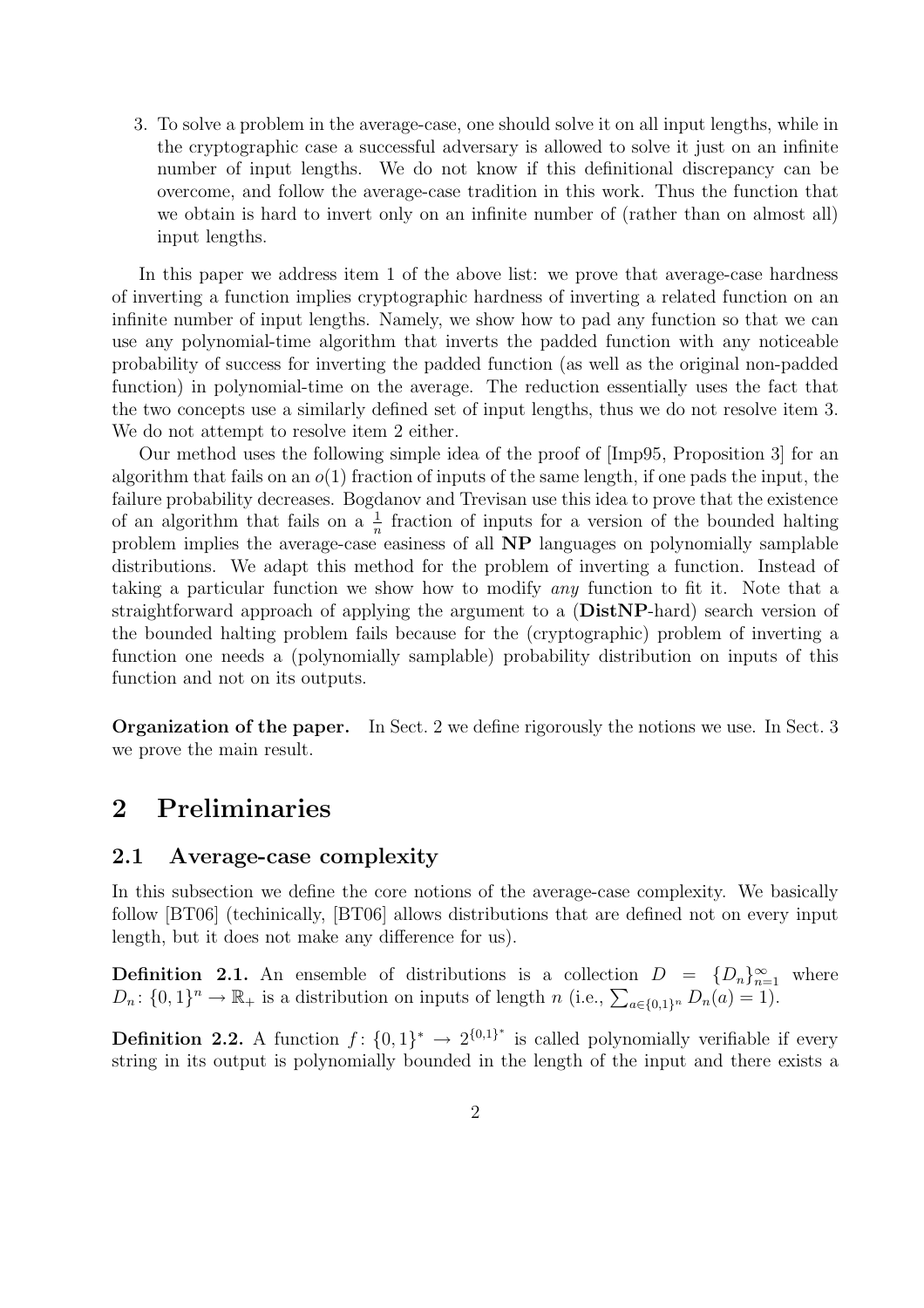polynomial-time computable function  $v$  such that

$$
\forall x, y \in \{0, 1\}^* \quad v(x, y) = 1 \iff y \in f(x).
$$

**Definition 2.3.** A distributed search problem  $(f, D)$  consists of a polynomially verifiable function  $f: \{0,1\}^* \to 2^{\{0,1\}^*}$  and an ensemble of distributions D.

Remark 2.1. Bogdanov and Trevisan [BT06] consider search algorithms for NP languages instead of formally defining distributed search problems, though these approaches are obviously equivalent.

We follow Impagliazzo [Imp95] and Bogdanov and Trevisan [BT06] in defining averagecase polynomial-time algorithms as polynomial-time algorithms that are allowed to "give up" (by outputting a special symbol ⊥).

**Definition 2.4** (cf. [BT06, Definition 4.2]). A distributed search problem  $(f, D)$  can be solved in polynomial time on the average if there exists an algorithm  $A(x, \delta)$  such that

- A runs in time polynomial in  $|x|$  and  $\frac{1}{\delta}$  for any x in the support of D and any positive  $\delta$ ;
- if  $f(x) \neq \emptyset$ , then  $A(x, \delta) \in f(x) \cup \{\perp\};$
- $Pr_{x \leftarrow D_n} \{A(x, \delta) = \perp\} \leq \delta.$

Definition 2.5. Complexity class  $FAvgP$  consists of all distributed search problems that can be solved in polynomial time on the average.

**Definition 2.6** (cf. [BT06, Definition 4.3]). A distributed search problem  $(f, D)$  can be solved in randomized polynomial time on the average if there exists a randomized algorithm  $A(x, \delta)$  such that

- A runs in time polynomial in  $|x|$  and  $\frac{1}{\delta}$  for any x in the support of D and any positive  $\delta$ ;
- if  $f(x) \neq \emptyset$ , then  $Pr{A(x, \delta) \notin f(x) \cup \{\perp\}} \leq \frac{1}{4}$  where the probability is taken over the random bits of A;
- $Pr_{x\leftarrow D_n} \{ Pr\{ A(x, \delta) = \bot \} \geq \frac{1}{4} \} \leq \delta$  where the inner probability is taken over the random bits of A.

Definition 2.7. Complexity class **FAvgBPP** consists of all distributed search problems that can be solved in randomized polynomial time.

The following definition of a (deterministic) reduction is a special case of randomized heuristic search reduction [BT06, 5.1.1]. While **FAvgBPP** might not be closed under these randomized reductions, it is closed under the deterministic ones. In this paper we use only deterministic reductions.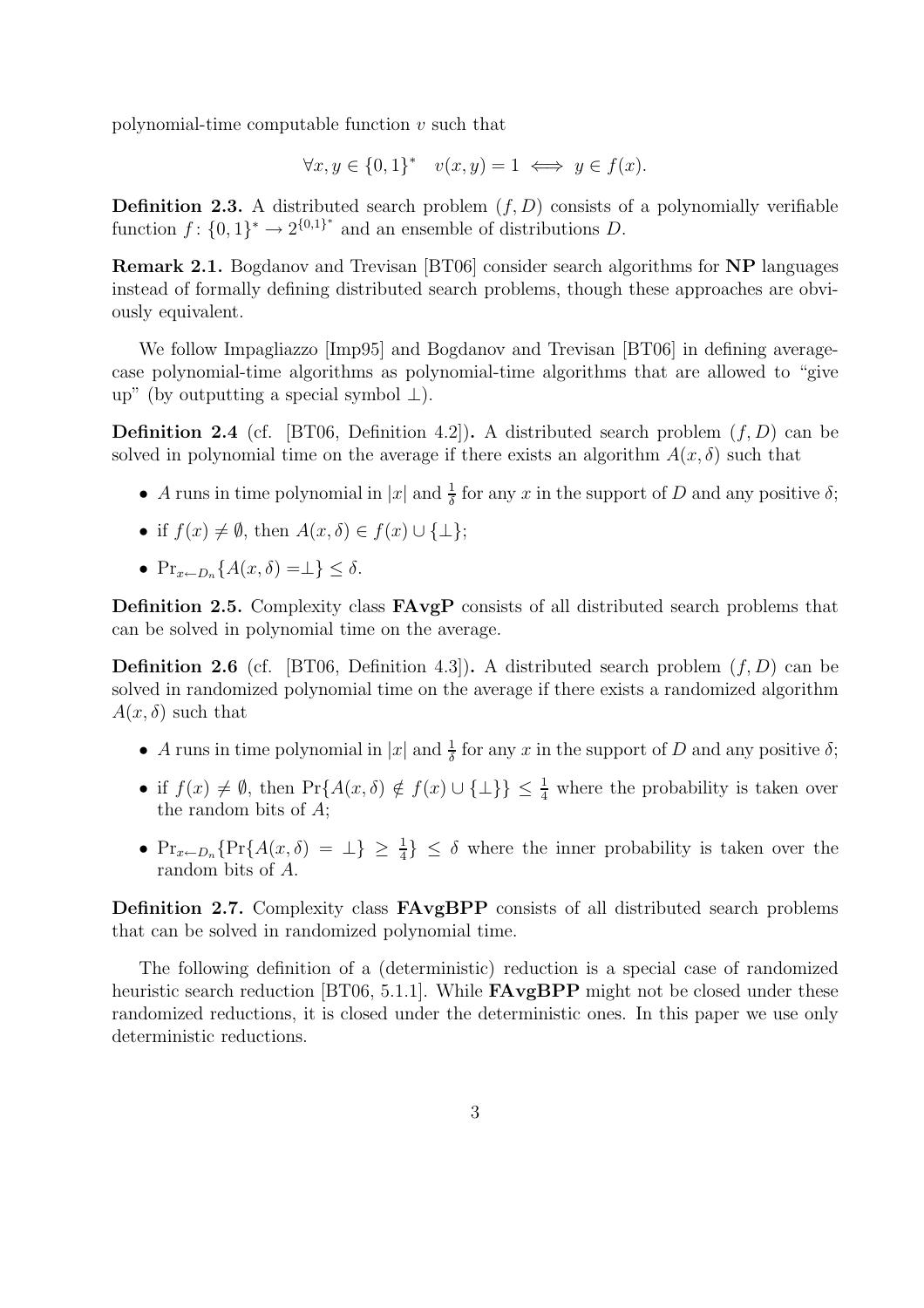**Definition 2.8.** Consider two distributed search problems  $(f, D)$  and  $(f', D')$ . We say that  $(f, D)$  reduces to  $(f', D')$ , if there are polynomial-time computable functions h, g such that the two following statements hold:

- $f(x) \neq \emptyset \implies f'(h(x)) \neq \emptyset;$
- $y \in f'(h(x)) \implies g(y) \in f(x)$  for any y and x with  $D_{|x|}(x) > 0$ ;
- there is a polynomial  $p(n)$  such that

$$
\sum_{h(x)=x', \ |x|=n} D_n(x) \le p(n) \cdot D'_{|x'|}(x')
$$

for any  $x'$ .

(The last condition is called the domination condition.) We now formally verify that both **FAvgP** and **FAvgBPP** are closed under such reductions.

**Lemma 2.1.** If a problem  $(f, D)$  is reducible to a problem  $(f', D')$ , then  $(f', D') \in \mathbf{FAvgP}$ implies  $(f, D) \in \mathbf{FAvgP}$ .

*Proof.* Let  $A'(y, \delta)$  be an average-case polynomial-time algorithm for the problem  $(f', D')$ . Define  $A(x,\delta) = g(A'(h(x),\frac{\delta}{n\delta})$  $\frac{\delta}{p(|x|)}$ ) (we assume  $g(\perp) = \perp$ ). Clearly, the algorithm A is polynomial in |x| and in  $\frac{1}{\delta}$  and does not output wrong answers when  $f(x) \neq \emptyset$ . Let q be a polynomial such that  $\max_{x \in \{0,1\}^n} |h(x)| \leq q(n)$ . The probability of the "give up" answer can be estimated as

$$
\Pr_{x \leftarrow D_n} \{ A(x, \delta) = \perp \} = \sum_{A'(h(x), \frac{\delta}{p(n)q(n)}) = \perp} D_n(x) \le \sum_{A'(y, \frac{\delta}{p(n)q(n)}) = \perp} p(n)D'_{|y|}(y) \le
$$
\n
$$
p(n)q(n)\frac{\delta}{p(n)q(n)} = \delta.
$$

**Lemma 2.2.** If a problem  $(f, D)$  is reducible to a problem  $(f', D')$  then  $(f', D') \in \mathbf{FAvgBPP}$ implies  $(f, D) \in \textbf{FAvgBPP}.$ 

Proof. The construction of the new algorithm A and the verification of the probability of the "give up" answer is similar to the deterministic case (Lemma 2.1):

$$
\Pr_{x \leftarrow D_n} \{ \Pr\{A(x, \delta) = \bot\} \ge \frac{1}{4} \} = \sum_{\Pr\{A'(h(x), \frac{\delta}{p(n)q(n)}) = \bot\} \ge \frac{1}{4}} D_n(x)
$$
\n
$$
\le \sum_{\Pr\{A'(y, \frac{\delta}{p(n)q(n)}) \ge \frac{1}{4}\} = \bot} D_n(x)
$$
\n
$$
\le \sum_{\Pr\{A'(y, \frac{\delta}{p(n)q(n)}) \ge \frac{1}{4}\} = \bot} D_n(x)
$$

The additional condition can also be easily verified:

$$
\Pr\{A(x,\delta) \notin f(x) \cup \{\bot\}\} \le \Pr\{A'(h(x), \frac{\delta}{p(n)q(n)}) \notin f'(h(x)) \cup \{\bot\}\} \le \frac{1}{4}.
$$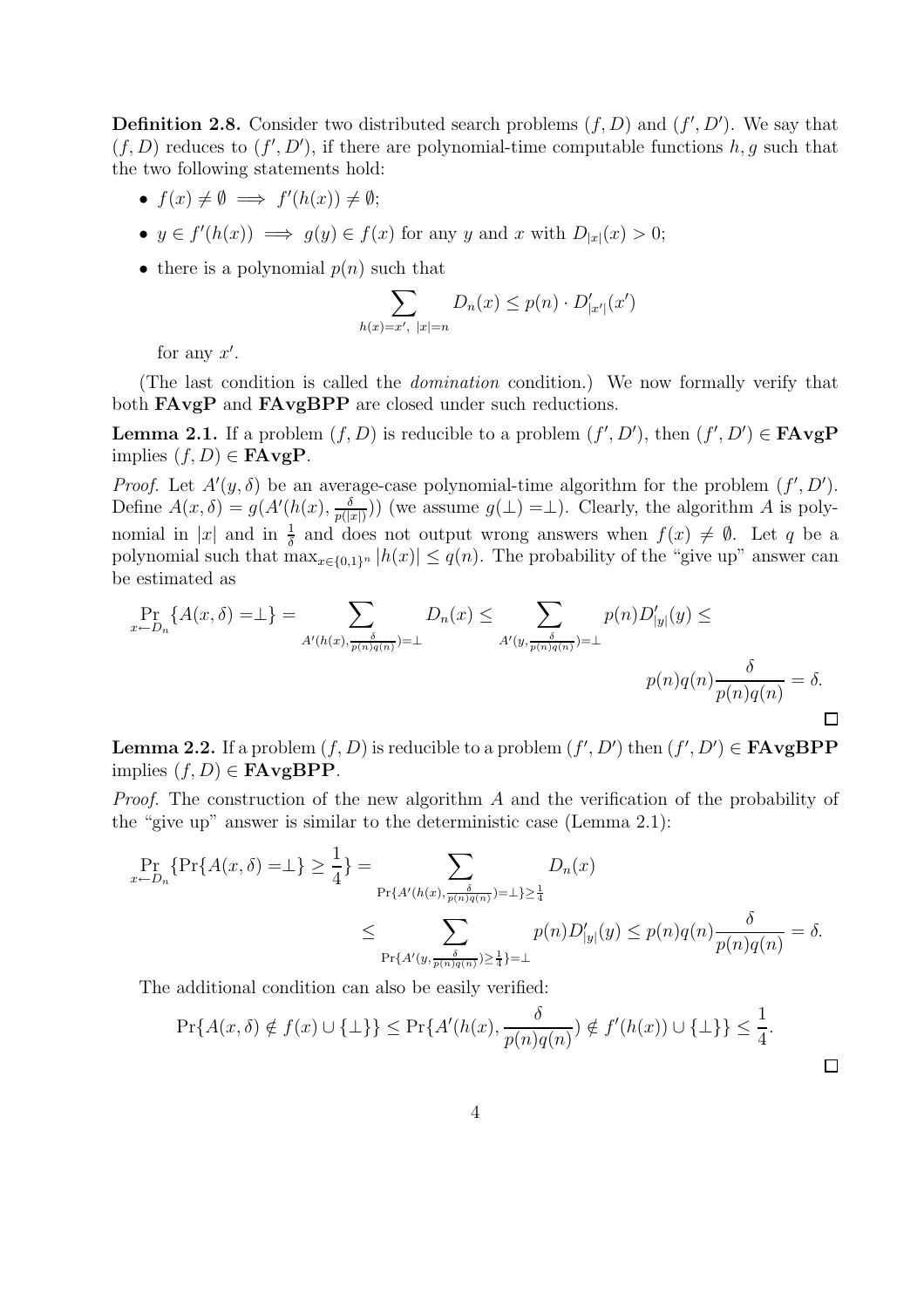#### 2.2 Infinitely-often one-way functions

In this section we define infinitely-often one-way functions<sup>1</sup> that differ from "standard" oneway functions in that they are hard only on an infinite number of (rather than on almost all) input lengths. In other words, in a contrast to, e.g., [Gol01, Definition 2.2.1] we require the adversary to invert the function on all sufficiently large input lengths to violate the onewayness condition, while in the "classical" definition it is enough to invert it on an infinite number of input lengths.

**Definition 2.9.** A polynomial-time computable function  $f: \{0,1\}^* \to \{0,1\}^*$  is a strong i.o.one-way function if for any polynomial  $p(n)$  and any randomized polynomial-time algorithm B,

$$
\forall N \exists n > N \Pr\{B(f(x)) \in f^{-1}(f(x))\} < \frac{1}{p(n)}
$$

where the probability is taken over x uniformly distributed on  $\{0,1\}^n$  and over the random bits used by B.

Remark 2.2. We adjust the definition of weak one-way functions similarly (cf. [Gol01, Definition 2.2.2] for "ordinary" one-way functions).

**Definition 2.10.** A polynomial-time computable function  $f: \{0,1\}^* \to \{0,1\}^*$  is a weak i.o.one-way function if there exists polynomial  $p(n)$  such that for any randomized polynomialtime algorithm B

$$
\forall N \exists n > N \Pr\{B(f(x)) \notin f^{-1}(f(x))\} > \frac{1}{p(n)}
$$

where the probability is taken over x uniformly distributed on  $\{0,1\}^n$  and over the random bits used by B.

Theorem 2.1. The existence of weak i.o.-one-way functions implies the existence of strong i.o.-one-way functions.

Proof. The proof repeats the proof of [Gol01, Theorem 2.3.2] (for "ordinary" one-way functions) literally.  $\Box$ 

### 3 Main result

### 3.1 Proof strategy

We assume the existence of a length-preserving function  $f: \{0,1\}^* \to \{0,1\}^*$  such that the search problem of inverting  $f$  on the distribution resulting from the uniform distribution on the inputs of  $f$  cannot be solved in randomized polynomial time on average. We will show how to modify f so that it becomes i.o.-one-way.

<sup>&</sup>lt;sup>1</sup>The term was suggested to us by an anonymous referee of ECCC.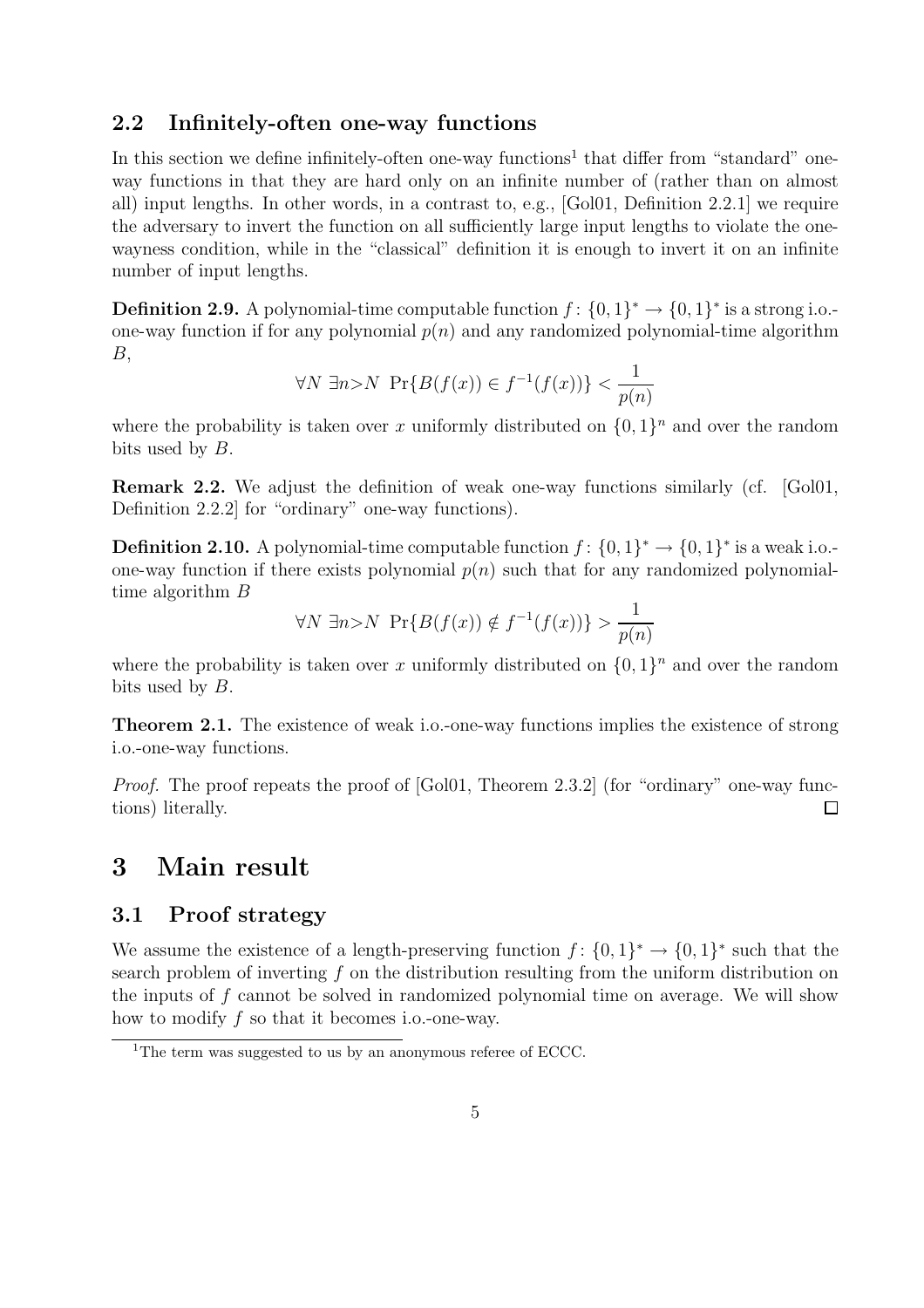The main idea of the proof is to supply the original function with *padding*. Namely, we define a new function  $f_p(x, y)$  on pairs of strings that applies f to its first argument and replaces the second argument by  $1^{|y|}$ . Note that the probability of an input  $f_p(x, y)$  does not depend on the length of padding (the probability is exactly  $2^{-|f(x)|}$ ). By the definition of the randomized average-case polynomial algorithm it is required to solve much more instances at higher lengths (the probability of error is a constant), and padding allows us to put the instances of smaller lengths into higher lengths.

We show that the problem of inverting  $f$  is average-case reducible to the problem of inverting  $f_p$ . Indeed, to invert f on the string y it is sufficient to invert  $f_p$  on the pair  $(y, 1)$ . To verify the domination condition we have to specify an economic encoding of the pairs (to satisfy this condition, we are allowed to increase the string length only by a logarithmic number). The details of the encoding are given in the next section.

Suppose that there is a randomized polynomial-time algorithm  $B$  that inverts  $f_p$  with  $1/n$  error:  $Pr{B(f_p(x)) \in f_p^{-1}(f_p(x))} \geq 1 - \frac{1}{n}$  where the probability is taken both by x and by the random choices of B. We now define a randomized average-case polynomialtime algorithm  $A(x, \delta)$  that inverts  $f_p$ . The paradigm is: increase the padding of the input  $x \mapsto x\mathbb{1}^{\lceil \frac{1}{\delta} \rceil}$  and then use B. Since the probability of the input does not depend on the length of padding, the probability of error of A is at most  $\frac{1}{n+\frac{1}{\delta}} \leq \delta$ . Thus, inverting  $f_p$ , and, by the reduction above, inverting  $f$ , is randomized average-case tractable, which contradicts the assumption.

### 3.2 Proof details

Throughout this section log denotes the binary logarithm. For a string  $x$ , we denote the binary representation of its length |x| (as a string) by  $|x|_2$ .

**Definition 3.1.** We say that a string  $x \in \{0, 1\}^*$  is *correct* if

- x contains at least one occurrence of 0; let  $x_k = 0$  be the first such occurrence;
- $|x| > 2k 1;$
- the substring  $x_{k+1}$ .. $x_{2k-1}$  is the binary representation of the number l such that  $|x| \ge$  $2k + l - 1$ .

For a correct x, its main part is the substring  $x_{2k} \nvert x_{2k+1-1}$ , and its padding is the suffix  $x_{2k+l} \dots x_{|x|}$ .

**Definition 3.2.** Let  $\pi$ :  $\{0,1\}^* \to \{0,1\}^*$  be a function that maps a string x to the correct string  $\pi(x)$  with the main part x and the empty padding, i.e.,  $\pi(x) = 1^{\lceil \log |x| \rceil} 0|x|_2x$ .

**Remark 3.1.** Note that  $\pi$  is injective.

**Definition 3.3.** Let  $f: \{0,1\}^* \to \{0,1\}^*$  be a length-preserving function. We then define a new (also length-preserving) function  $f_p$  as follows: if there are y and z such that  $x =$  $1^{\lceil \log |z| \rceil} 0 |z|_2 z y$ , then  $f_p(x) = 1^{\lceil \log |z| \rceil} 0 |z|_2 f(z) 1^{|y|}$ , otherwise  $f_p(x) = x$ .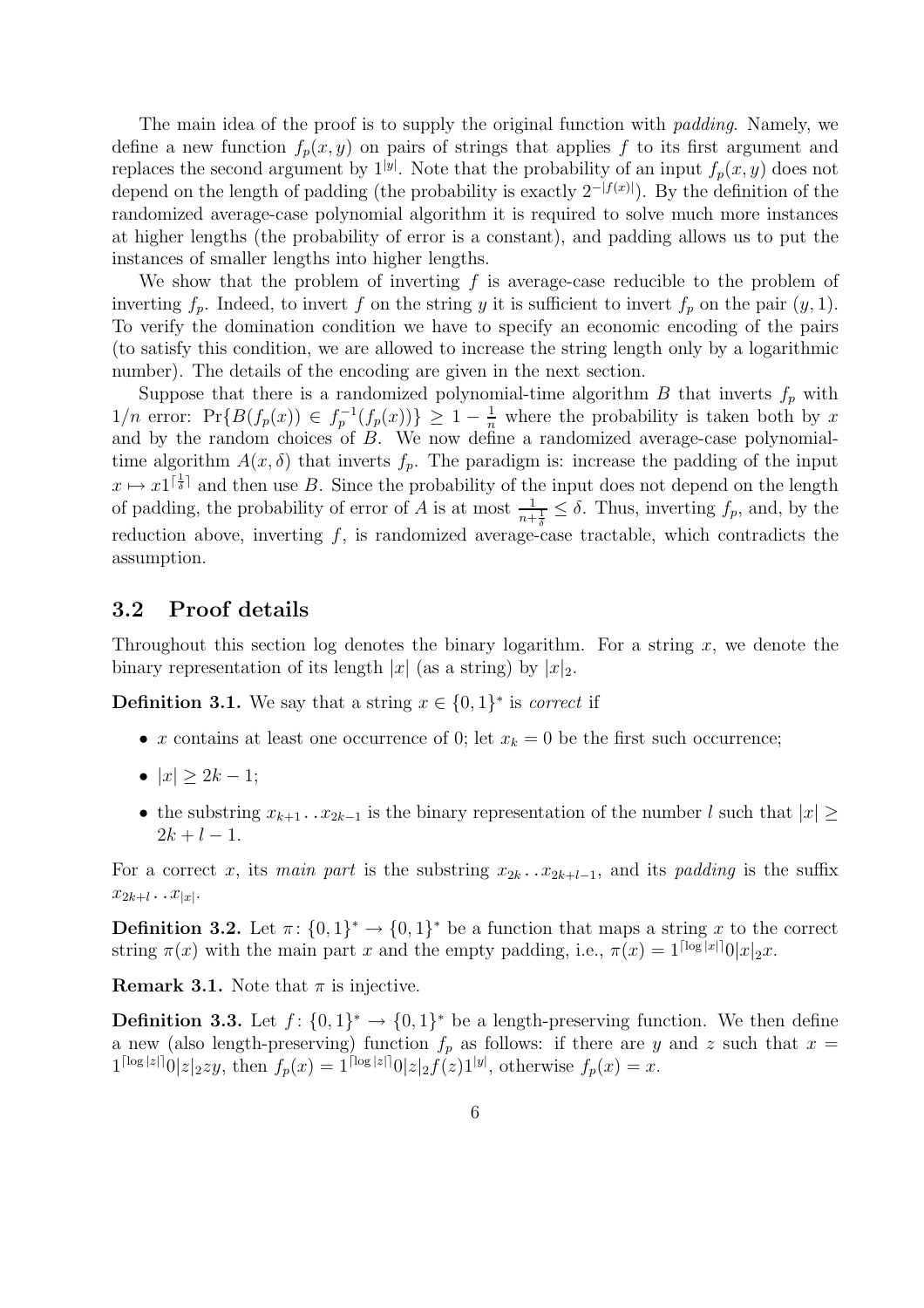**Definition 3.4.** For any length-preserving function  $g$ , the distribution  $U<sup>g</sup>$  is generated as the output of the function  $q$  whose inputs are sampled according to the uniform distribution U, i.e.,

$$
U^g(y) = \sum_{g(x)=y} 2^{-|x|} = |g^{-1}(y)| \cdot 2^{-|y|}.
$$

**Lemma 3.1.** If  $x = 1^{\lceil \log |z| \rceil} 0 |z|_2 z 1^t$ , then  $U^{f_p}(x) = |f^{-1}(z)| \cdot 2^{-|z|-2\lceil \log |z| \rceil - 1} = U^{f_p}(x 1^s)$  for any  $s \geq 0$ . If x is a correct string whose padding contains zeroes, then  $U^{f_p}(x) = 0$ . If a string x is incorrect, then  $U^{f_p}(x) = 2^{-|x|}$ .

Proof. In the first case one has to sum up the probabilities for different original paddings. The other two cases are trivial.  $\Box$ 

**Lemma 3.2.** For any length-preserving function f, the problem  $(f^{-1}, U^f)$  is reducible to  $(f_p^{-1}, U^{f_p}).$ 

Proof. To satisfy Definition 2.8, assume

$$
h(x) = \pi(x),
$$
  
\n
$$
g(y) = \begin{cases} x, & \text{if } y = \pi(x), \\ y, & \text{otherwise,} \end{cases}
$$
  
\n
$$
p(n) = 2n3.
$$

If f is invertible on x, then  $f_p$  is invertible on  $\pi(x)$ . If  $f_p$  is invertible on  $\pi(x)$ , then  $g(f_p^{-1}(\pi(x))) \in f^{-1}(x)$ . If f is not invertible on x, then trivially  $U^f(x) = 0$ . Let  $n = |x|$ . Finally, if  $x' = \pi(x)$ , then by Lemma 3.1

$$
U^{f_p}(x') = |f^{-1}(x)| \cdot 2^{-n-2\lceil \log n \rceil - 1} \ge \frac{1}{2n^3} \cdot |f^{-1}(x)| 2^{-n} = \frac{1}{p(n)} U_n^f(x) = \frac{1}{p(n)} \sum_{\pi(y) = x'} U_n^f(y).
$$

The last equality holds since  $\pi$  is injective. (If x' cannot be represented as  $\pi(x)$ , the domination condition is trivially satisfied.)

**Theorem 3.1.** Let f be a length-preserving polynomial-time computable function. If there exists a randomized polynomial-time algorithm  $B$  such that for a constant  $c > 0$  and every integer  $n \Pr_{x \leftarrow U_n^{fp}, r \leftarrow U_{s(n)}} \{B(x) \in f_p^{-1}(x)\} \ge 1 - \frac{1}{n^c}$ , where r is the string of random bits used by the algorithm B,  $s(n)$  is a polynomial, then  $(f_p^{-1}, U_n^{f_p}) \in \textbf{FAvgBPP}$ .

*Proof.* Since one can verify the answer of B, we assume that either B correctly inverts  $f<sub>p</sub>$  or gives up. We also assume that when B returns an element of  $f_p^{-1}(x)$ , it chooses one without zeroes in its padding.

We first prove that

$$
\Pr_{x \leftarrow U_n^{f_p}} \left\{ \Pr_{r \leftarrow U_{s(n)}} \{B(x) \notin f_p^{-1}(x)\} \ge \frac{1}{4} \right\} \le \frac{4}{n^c}.
$$
\n(3.1)

 $\Box$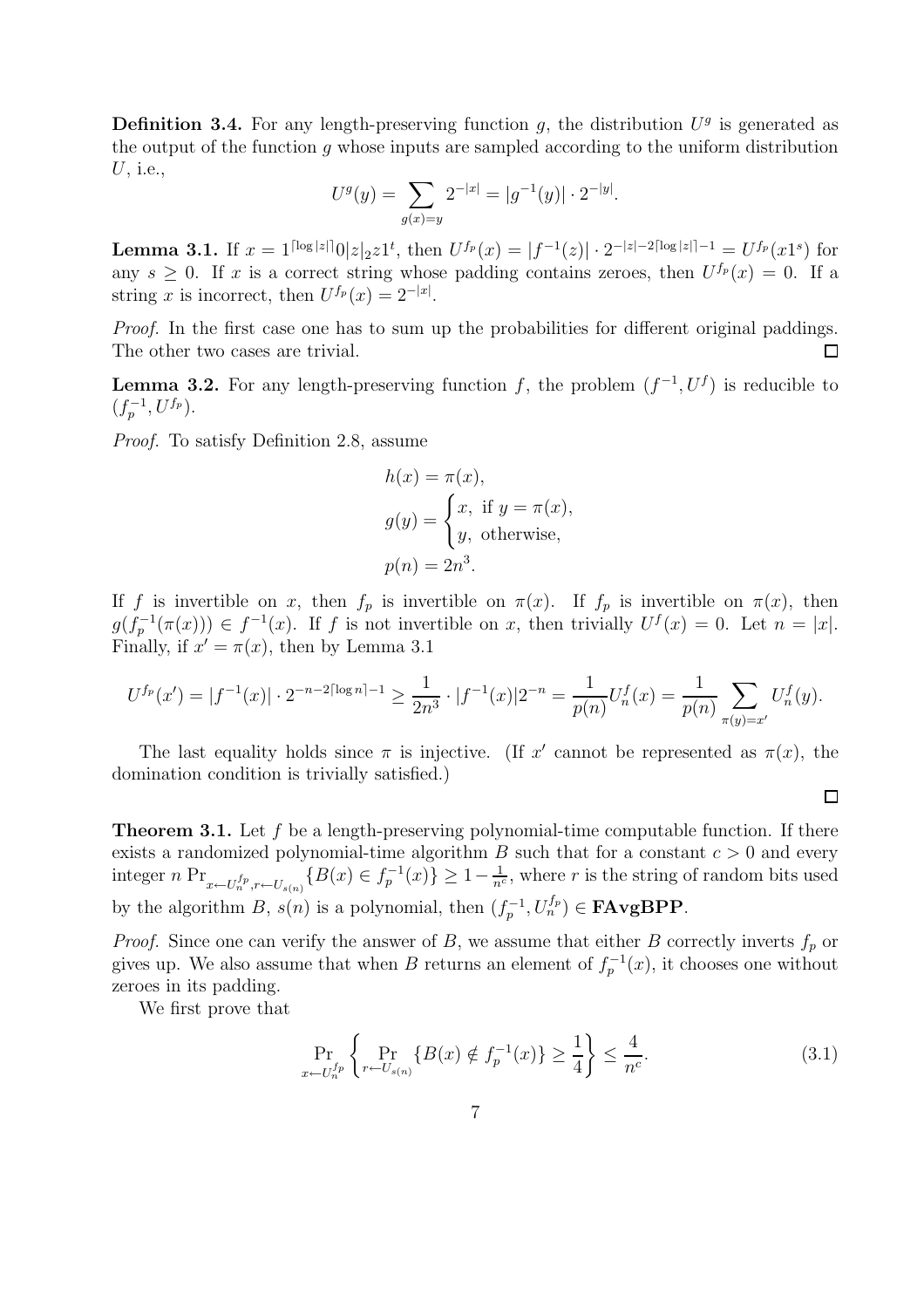Indeed, if this inequality is incorrect, then

$$
\Pr_{x \leftarrow U_{n}^{fp}, r \leftarrow U_{s(n)}} \{B(x) \notin f_{p}^{-1}(x)\} = \sum_{x \in \{0,1\}^{n}} U_{n}^{fp}(x) \cdot \Pr_{r \leftarrow U_{s(n)}} \{B(x) \notin f_{p}^{-1}(x)\} \ge
$$
\n
$$
\sum_{x \in \{0,1\}^{n}} U_{n}^{fp}(x) \cdot \Pr_{r \leftarrow U_{s(n)}} \{B(x) \notin f_{p}^{-1}(x)\} > \frac{1}{4} \cdot \frac{4}{n^{c}} = \frac{1}{n^{c}},
$$
\n
$$
\Pr_{r \leftarrow U_{s(n)}} \{B(x) \notin f_{p}^{-1}(x)\} \ge \frac{1}{4}
$$

which contradicts the assumption about B.

The new algorithm  $A(x, \delta)$  performs as follows. If x is an incorrect string, then  $A(x, \delta) :=$ x. If x is a correct string with padding without zeros (note that if the padding contains zeros, then  $U^{f_p}(x) = 0$ , then we pad x and run B. More precisely, let  $|x| = n$ ,  $\Delta = \lceil (\frac{4}{\delta})^{1/c} \rceil$ ,  $N =$  $n+\Delta$ . Define  $\sigma(x) = x1^{\Delta}$ . If  $B(\sigma(x)) = \bot$  then  $A(x, \delta) = \bot$ , otherwise  $A(x, \delta)1^{\Delta} = B(\sigma(x))$ , i.e., A strips  $\Delta$  trailing 1's of B's answer and outputs the result.

Then

$$
\Pr_{x \leftarrow U_{n}^{fp}} \left\{ \Pr_{r \leftarrow U_{s(N)}} \{ A(x, \delta) \notin f_{p}^{-1}(x) \} \geq \frac{1}{4} \right\} \leq
$$
\n
$$
\Pr_{x \leftarrow U_{n}^{fp}} \left\{ \Pr_{r \leftarrow U_{s(N)}} \{ B(\sigma(x)) \notin f_{p}^{-1}(\sigma(x)) \} \geq \frac{1}{4} \right\} \stackrel{\text{Lemma 3.1}}{=} \right\}
$$
\n
$$
\Pr_{y \leftarrow U_{N}^{fp}} \left\{ \exists x (x \in \{0, 1\}^{n} \land y = \sigma(x)) \land \Pr_{r \leftarrow U_{s(N)}} \{ B(y) \notin f_{p}^{-1}(y) \} \geq \frac{1}{4} \right\} \leq
$$
\n
$$
\Pr_{y \leftarrow U_{N}^{fp}} \left\{ \Pr_{r \leftarrow U_{s(N)}} \{ B(y) \notin f_{p}^{-1}(y) \} \geq \frac{1}{4} \right\} \stackrel{\text{(3.1)}}{\leq} \frac{4}{N^{c}} < \delta.
$$

Corollary 3.1. Let f be a length-preserving polynomial-time computable function. If the problem  $(f^{-1}, U_n^f) \notin \textbf{FAvgBPP}$ , then for any randomized polynomial-time algorithm B and for any constant  $c > 0$ , there exist infinitely many  $n \in \mathbb{N}$  such that  $Pr_{x \leftarrow U_n, r \leftarrow U_{s(n)}} \{B(f_p(x)) \in$  $f_p^{-1}(f_p(x)) \} < 1 - \frac{1}{n^c}.$ 

 $\Box$ 

Proof. By Theorem 3.1, Lemma 3.2, and Lemma 2.2.

Using Theorem 2.1 one gets

Corollary 3.2. If there exists a length-preserving polynomial-time computable function f that cannot be inverted in randomized average-case polynomial time (i.e.,  $(f^{-1}, U^f) \notin$ FAvgBPP), then there exists a length-preserving strong i.o.-one-way function.

### 4 Acknowledgement

The authors are very grateful to Dima Grigoriev, Arist Kojevnikov, Sergey Nikolenko, and Alexander Shen for helpful discussions, and to an anonymous referee of ECCC for valuable comments that improved the presentation of the paper.